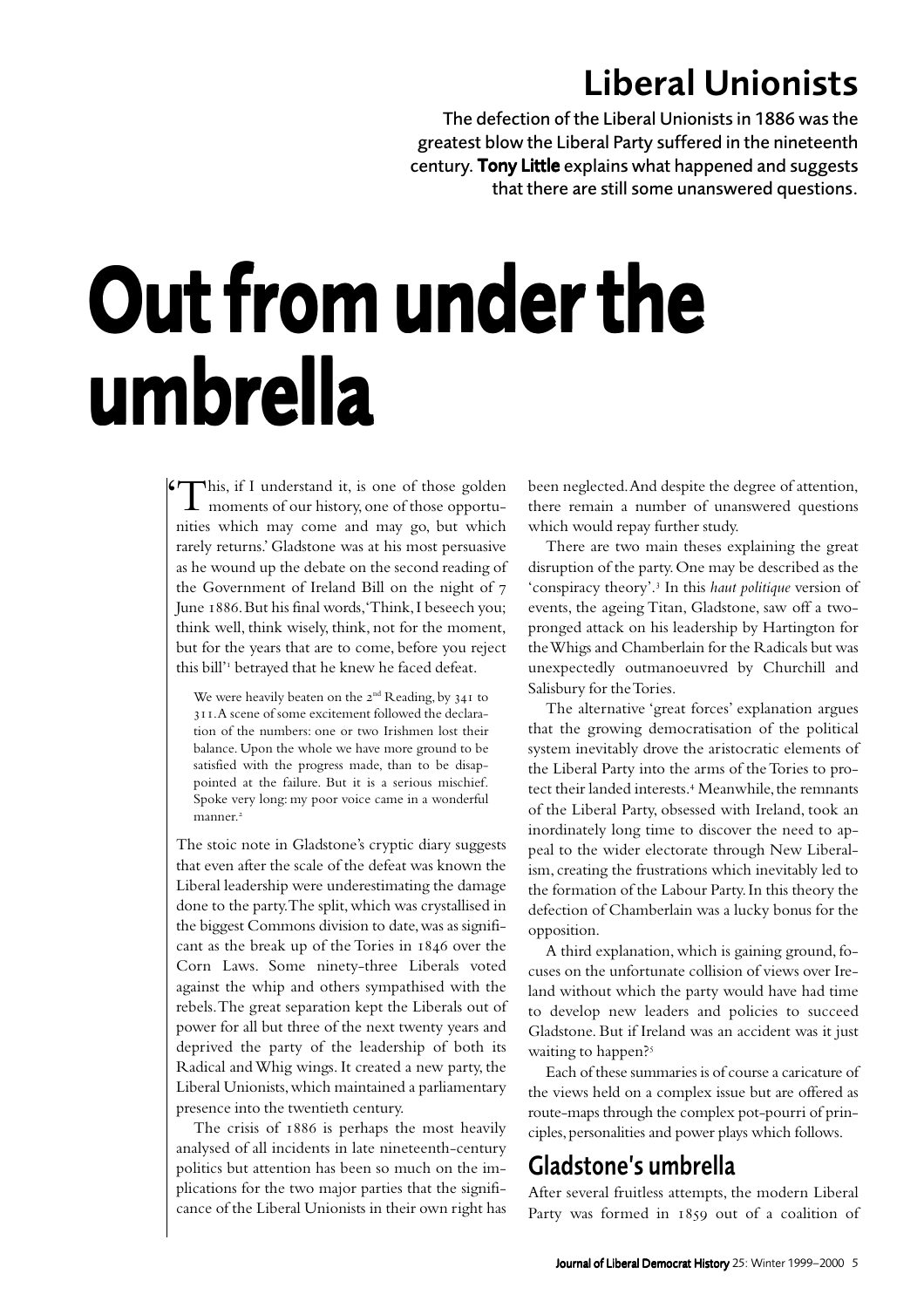Whigs, Radicals and Peelites with ancillary support from Irish members. Although the majority of the party, even then, described themselves simply as Liberals,<sup>6</sup> the terms Whig and Radical continued to be used and can be a source of confusion in the struggles of the 1880s. 'Whig' was used not only for the small coterie of aristocratic families of the 'Cousinhood' but more widely for those with links to the gentry and land rather than industry, and often indiscriminately for any Liberal of moderate views. Similarly, 'Radical' covered not only those of firm utilitarian views but also those who argued vigorously for one or more of the single-issue reform campaigns.

Despite the diversity of its parliamentary membership, the Liberals formed the government between  $1859-66$ , 1868-74 and 1880-85. Disraeli's 1874-80 government was seen as a temporary disturbance allowing the Liberal Party to recuperate from Gladstone's great reforms.

Following Palmerston's death in , Gladstone had become the dominant personality in the party, and in spite of a crisis over the 1866 reform bill, its inevitable leader. His reforming government of  $1868 - 74$  came to grief over internal disputes on education policy and Ireland. Gladstone's disgust and, at sixty-five, a longing to spend a retirement in settling accounts with God led him to resign the leadership of the party in 1875. He was succeeded

jointly by Lord Hartington in the Commons and Lord Granville in the Lords. However, and perhaps inevitably, Gladstone could not keep out of politics. The Bulgarian atrocities of gave him the excuse he needed.<sup>7</sup> His return disrupted Hartington's leadership but Gladstone's loathing for Disraeli's (now Lord Beaconsfield's) foreign policy, expressed through the great Midlothian speechmaking campaign of 1879-80, made a second premiership unavoidable. It also sowed the seeds of the 1886 secession.

Shannon is highly critical of Gladstone's leadership in  $1880 - 1885$  but argues a convincing case.<sup>8</sup> Gladstone performed best leading from the front in a positive campaign imbued with moral conviction. His victory in 1880 was achieved on the negative theme of undoing the evils of Beaconsfieldism. Consequently, he failed to give the cabinet a strong lead but despite continuously threatening, failed to retire. The failure to lead was exasperated by Irish obstruction in the Commons and by a divided government reaction to various foreign, especially colonial, events which forced themselves haphazardly onto the agenda. Into the vacuum created stepped special-interest groups with a variety of nostrums for reform. In the cabinet, Joseph Chamberlain and Charles Dilke were the spokesmen for action. The radicalism of Chamberlain and Dilke was resisted by Hartington, who came to be seen as obstructive to

Gladstone addresses the cabinet in 1883, a rather fanciful artist's impression. Chamberlain is recognisable by his monocle, near the pillar. Hartington is second from the right with Harcourt to his right.



domestic reform in a manner which had not been necessary under his own leadership of the party. The continuous feuding within the cabinet required the continuation of Gladstone's leadership — only he was able to enjoy the confidence of both sides and he provided the oratorical skills to give cohesion to the diversity of views within the wider party, the umbrella under which they all sheltered.

While all concerned recognised the desirability of sheltering under the umbrella, the tensions of working together and the jockeying for the succession created the initial ingredients for the crisis. The marked differences in the personality of Gladstone, Hartington and Chamberlain<sup>10</sup> are seen as a further but frequently exaggerated complication.

Inevitably for senior Victorian politicians, all were rich. Gladstone inherited wealth from his merchant father but had to make it work to help rescue his wife's family from financial embarrassment. He had an establishment education and an early entry into politics. He was extremely energetic both physically and mentally and driven by an evangelical need to justify himself to his Maker. His movement from the Tory to the Liberal Party did not undermine his desire to see the aristocracy play its full part in the leadership of the nation. A high church Anglican, he derived considerable support from the nonconformist masses. An efficient administrator and persuasive orator, it was spitefully thought that he was always able to convince himself that his self-interest was also the interest of the nation.

Chamberlain and Hartington were of a younger generation, both in their early fifties in 1886. Lord Hartington was heir to the Duke of Devonshire, one of the largest landowners in the country. Known for his keen interest in horse racing,<sup>11</sup> he enjoyed a full social life, mixing with the Malborough House set surrounding the Prince of Wales. He conveyed the impression that his involvement in politics was purely *noblesse oblige,* for which he had to endure endless ennui. However, Reginald Brett, his former secretary, later Lord Esher, made it clear that 'apart from politics he has no *real* interest in life; and cut off from them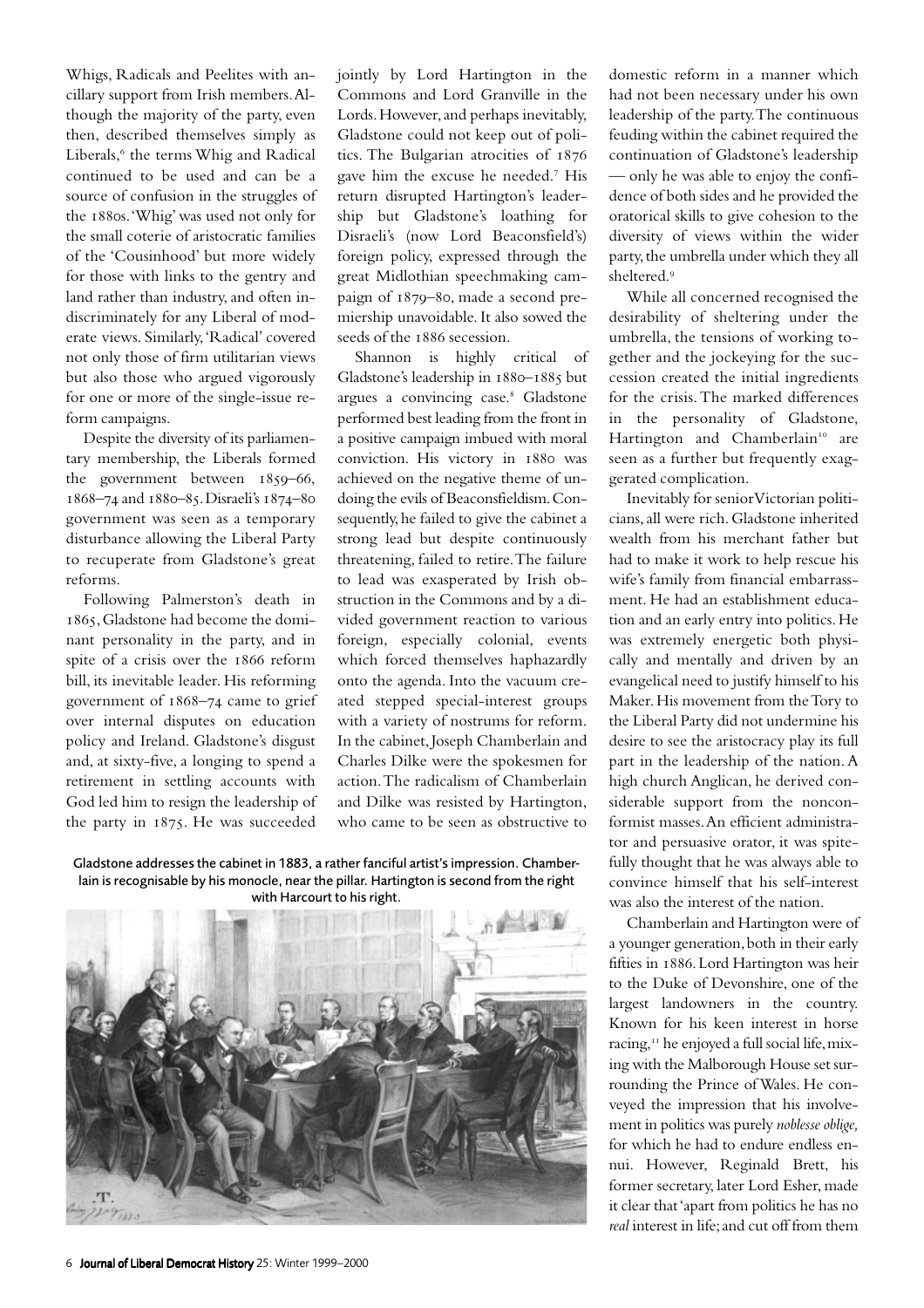he would be in reality as bored as he appears to be by them'.<sup>12</sup> Very straightforward, with a 'pulverising style of argument', $\frac{13}{13}$  he led by virtue of his position rather than through organisation, oratory or policy development.

Joseph Chamberlain could not have been a greater contrast. His fortune was made in manufacturing in Birmingham. His political fortune grew from his dynamic mayoralty of the city. He entered national politics through the organisation of nonconformist protests over the 1870 Forster Education Act. His strength was in the efficient electoral organisation of Birmingham, which he was attempting to expand into a national grassroots radical campaigning body through the National Liberal Federation (NLF). At that time the NLF was very far from national and was perceived more as a caucus forcing radical policies on to resistant moderates. While his sharp tongue and publicity-seeking gained him enemies, he was a prickly character, easily offended. Unlike Hartington, Chamberlain was a complex man prone to manoeuvre and to see plots in the actions of others. Ambitious, he sought leadership for what he could accomplish and to wean the party away from Whiggish leanings. But it is important to recognise that his differences with Hartington were purely political and that imperialism was a common bond.

### The gage of battle

Two other key ingredients must be considered — the 1885 election and Ireland. The 1884 Reform Act, which widened the franchise in county constituencies, was the major Liberal achievement of 1880-1885 but it was passed only after a confrontation with the House of Lords. Speaking to the Annual Conference of the National Union of Conservative Associations in 1883, Randolph Churchill, a rising star of his party, declared 'Parliamentary reform is the gage of battle, and the Party which carries it will have power for a quarter of a century'.<sup>15</sup> His opponents shared Churchill's view and were prepared to allow the Tories a significant part in the redistribution of seats, in order to win a more democratic electorate.

There were four important consequences:



Originally captioned 'Brains, Birth and Brummagen', this caricature shows Gladstone, Hartington and Chamberlain on the government front bench before the great divide.

- The wider electorate opened up to Chamberlain and his allies the prospect of a radical Liberal Party free of the drag of Whig/aristocratic influences.
- There was stiff competition to woo the new county electorate with radical policies — particularly the provision of municipal allotments (popularised as 'Three Acres and a Cow'). As a corollary, Whig fears and disenchantments intensified, with some of the younger Whigs acting as a ginger group to offset the better organised radicals.
- The focus on the new electorate seems to have diverted Liberal attention from the consequences of redistribution on the boroughs and cities. The creation of single-member seats and the elimination of small boroughs worked against the Liberals, creating havens of 'villa Tories' in the suburbs.
- Most significantly, it was in no party's tactical interest to exclude Ireland from the reform or to reduce the number of Irish MPs in proportion to the population. It was also recognised that this would be to the benefit of the Home Rule party at Liberal expense.<sup>16</sup>

Following a reform act and the redistribution, it was the convention that a general election would be held soon after the preparation of new registers. But before this happened, the second

Gladstone government had lost the will to live. The government had nearly fallen under the public uproar that followed General Gordon's death at Khartoum in February 1885. Polite but exhausting argument continued over a range of issues in the cabinet and the government took the opportunity of a budget defeat in June 1885 to give up its seals. Quite why remains a mystery. The Liberal leadership had been warned of the likelihood of defeat.Why did they not tighten whipping? Why did Irish Liberals support the rebels and risk hastening an election which would lead to their defeat? Why did the government push the Home Rule Irish MPs into the hands of the Tories?

Lord Salisbury formed a minority Conservative administration with their support and an election was called for November 1885 but not before the already convoluted Irish problem had been given another twist.

#### 'Ireland, Ireland! that cloud in the west, that coming storm'<sup>17</sup>

Since 1800, Ireland had been a part but always an uncomfortable part of the United Kingdom. Its MPs always formed a distinct group but for most of the period allied to the other British political parties. Following a brief Fenian uprising in 1867, Isaac Butt renewed efforts to create a constitutional party to win greater autonomy for Ire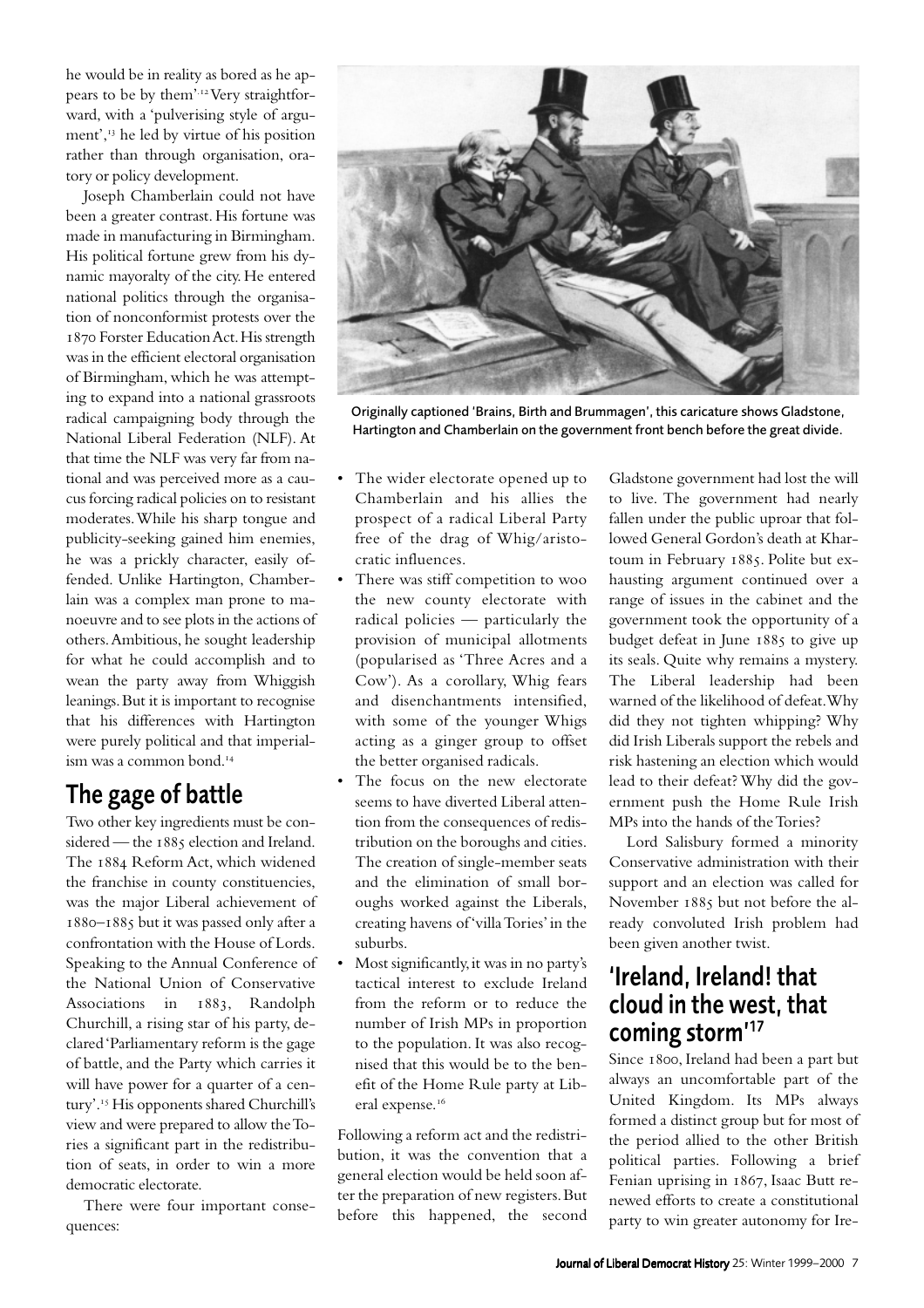land. Under his reasoned leadership, some modest electoral success was achieved. In 1874, some fifty-nine Irish MPs were willing to describe themselves as Home Rulers but of these probably thirty could be more appropriately described as Liberals, eighteen previously sat as Liberals.<sup>18</sup> Indeed, McCalmont's Poll Book, while happily listing the appropriate MPs as Home Rulers in the constituency results, does not distinguish these Irishmen from Liberals and Conservatives in the summary tables even as late as 1880.<sup>19</sup>

Charles Stuart Parnell, a Protestant landlord, succeeded Butt but took time to consolidate his hold on the party. Even before Butt's death in 1879, Parnell had not played by the rules. In Parliament, he ignored the conventions of debate, aiming to obstruct the progress of any but sympathetic Irish business. Outside parliament he developed a complex relationship with those who preferred direct action and violence,<sup>20</sup> not condoning the violence but building on the grievances of both the poor agricultural labourers and the tenant farmers. These tactics were critical

in consolidating support for the Home Rule party among previous Liberal voters and in the wider electorate created by the  $1884$  Reform Act. Hostility to the Irish tactics was crucial in the divide in the Liberal Party in 1886.

The Liberal Government of 1880-85 was unprepared for Irish difficulties and perplexed by the task. John Morley, who later held office as Irish Secretary, spoke of Lord Frederick Cavendish, Hartington's brother, spending the afternoon before his assassination in 'that grim apartment in Dublin Castle, where successive secretaries spend unshining hours in saying No to impossible demands, and hunting for plausible answers to insoluble riddles.'<sup>21</sup> G. O. Trevelyan, who succeeded Cavendish, wrote: 'No-one could understand what it is to be the representative of the central government in the face of the false and unscrupulous men

who are forever seeking to discredit English rule in Ireland by the personal ruin of the Minister who represents it in the House.'<sup>22</sup>

Gladstone's policy on Ireland has been categorised by H. C. G. Matthew as 'coercion and conciliation', heading off Irish agrarian violence by firm action but seeking to meet Irish grievances with the objective of reconciling the Irish to their link with England.<sup>23</sup> However, as harshly but not inaccurately characterised by Salisbury, 'every successive

instalment of concession was wrung from them by agitation on the other side, so that even the grace and value of their vicarious generosity, whatever it may be, is absolutely lost'.<sup>24</sup> In particular, Gladstone, who retained a touching faith in the paternalistic leadership role of the aristocracy, never succeeded in breaking the link between the nationalist and

Successive secretaries spend unshining hours in saying No to impossible demands, and hunting for plausible answers to insoluble riddles.

agrarian grievances.

The dissatisfaction with Irish policy was a significant source of discontent within the cabinet. Hartington, whose family were important Irish landowners, and whose brother died at the hands of Irish

terrorists, favoured the smack of firm government. Forster resigned from the government rather than see it brokering deals with Parnell.

Chamberlain, unwilling to see coercion as a lasting policy, opened his own channels to Parnell to develop schemes for local government. Unfortunately his intermediary, Captain O'Shea, the husband of Parnell's mistress Kitty, proved to be a source of misinformation, leading Chamberlain to believe that he had been double-crossed by Parnell. Writing to Gladstone in October 1885, he complained: 'I cannot see my way at all about Ireland. Parnell has shown that he is not to be depended



Home Rule MPs obstructing the House of Commons during a coercion bill.

upon. He will not stick to any minimum even if he could now be induced to formulate another.<sup>225</sup> Chamberlain's mistrust was shared by his fellow Birmingham MP, John Bright, a radical of an earlier generation. Of a conversation with Gladstone early in 1886 he records 'I thought he placed too much confidence in the leaders of the Rebel Party. I could place none in them, and the general feeling was and is that any terms made with them would not be kept, and that, thro' them, I could not hope for reconciliation with discontented and disloyal Ireland.'

Lord Salisbury's short minority administration added one more incendiary ingredient to the mix. Lord Carnarvon, Salisbury's Viceroy for Ireland, had a secret meeting with Parnell in which he created an impression of empathy with Home Rule. (This was unauthorised and was later repudiated by Salisbury when it became public.) Parnell urged Irish electors on the mainland not to support the Liberals in the general election and raised the ante in negotiations Mrs O'Shea undertook with Gladstone on his behalf.

#### 'Keep your ranks still, firm and steady' 27

The 1885 election confounded Lord Randolph's prophecy and the expectations of the other party leaders for a large Liberal majority. On the back of 'Three Acres and a Cow', the Liberals did well among the new county elec-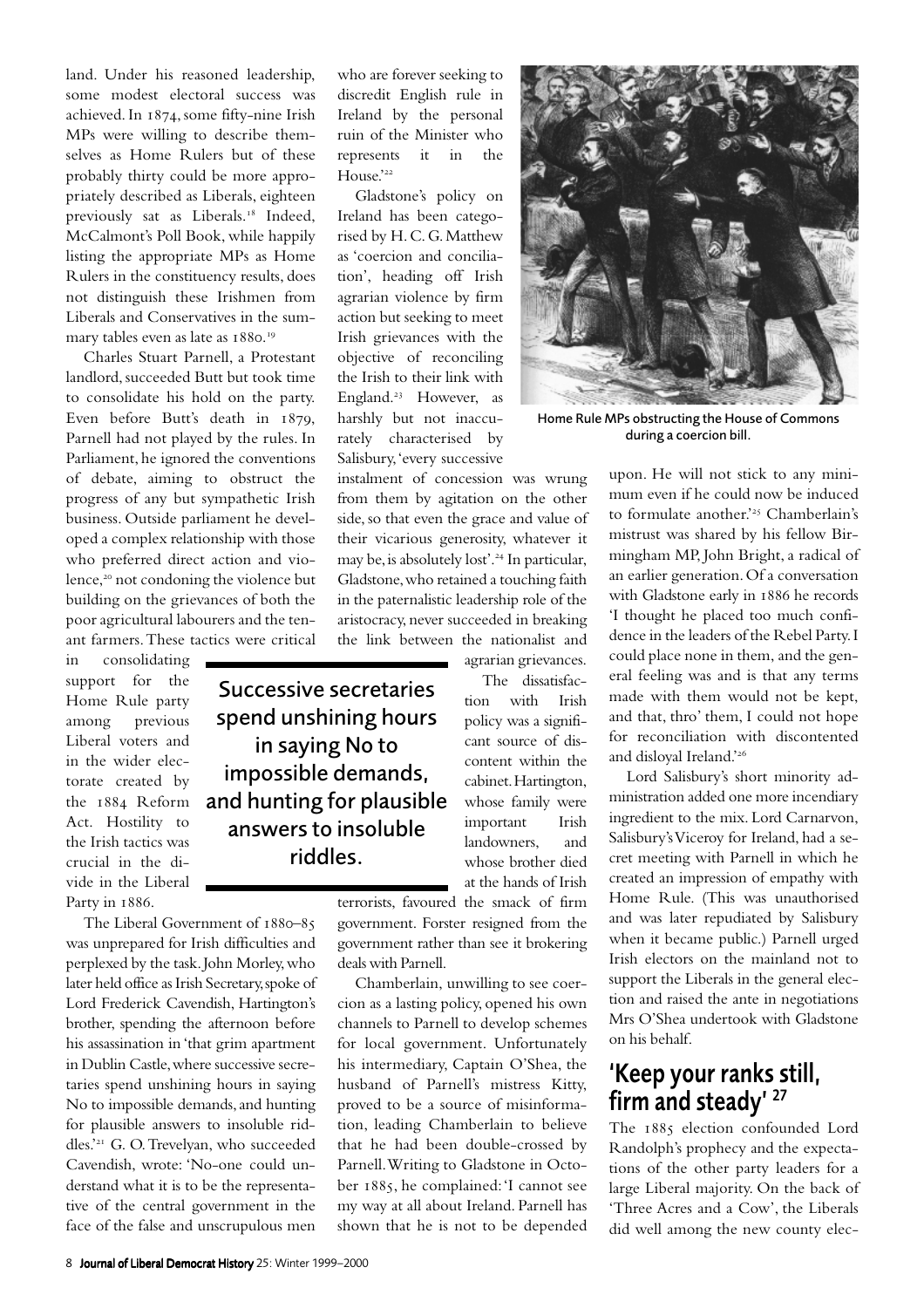torate, though the new members were as likely to be Whigs as radicals. The Tories gained in the cities from the creation of single-member seats and from Parnell's boycott of English Liberals. By some contemporary estimates  $25-40$ seats were lost to the Liberals by Irish intervention and, while modern computations suggest a figure as low as six, Parnell had further alienated the party most likely to be sympathetic to his aspirations.

As foreseen by Gladstone, the biggest gainers were the Irish Nationalists increasing representation from sixty-five ahead of the election to eighty-six, a clear majority of the 103 Irish seats and a majority even within Ulster. Conservatives held eighteen Irish seats in 1885 compared to twenty-six in 1880. The Liberals were eliminated.

T.A. Jenkins argues that Chamberlain was the biggest loser.<sup>29</sup> His push to create a Radical party independent of the Whigs had failed. Jenkins also makes a good case of continued commitment by the aristocratic Whigs to Liberalism during the 1885 campaign.<sup>30</sup>

Far from winning an overwhelming majority, the Liberals had slipped back. Parliament was hung. Table One summarises the results for the 1880 and 1885 elections. However, the bare numbers are slightly misleading. The Liberal majority for  $1880-85$  was generally better than indicated. Firstly, party allegiance was sometimes secondary to local factors and secondly the Home Rulers of 1880 were not a homogenous group and some had a stronger allegiance to the government than to Parnell — only twenty-thee voted for Parnell's leadership of the party, with eighteen against.

The arithmetic suggests that a Conservative government would not be able to maintain itself in office for any length of time and certainly under modern party disciplines it would have quickly failed. However for Gladstone, who could never rely on the discipline of his own side and whose political maturity had been gained during the confused party politics of the Crimean War, bringing down the Tories would not have been the prime consideration. The Home Rulers of 1885 were a better disci-

| Table 1: Election Results 1880-1885 <sup>31</sup> |         |              |           |          |  |  |  |
|---------------------------------------------------|---------|--------------|-----------|----------|--|--|--|
|                                                   | Liberal | Conservative | Home Rule | Majority |  |  |  |
| 1880                                              | 359     | 238          | 63        | 58       |  |  |  |
| <b>By-elections</b>                               | $-19$   | 17           |           |          |  |  |  |
| 1885                                              | 335     | 249          | 86        | 0        |  |  |  |

plined group than in 1880. Parnell waited to be wooed.

For each of the major Liberal leaders, leaving the Conservatives in and vulnerable to Liberal votes on important measures looked the most attractive option. But beyond a shared interest in not renewing their own quarrels their motivations were very different. Hartington was comfortable with Tory policies and would have been happy to back tough Irish coercion proposals. His greatest anxiety following the election was to obtain a face-to-face meeting of the Liberal leadership to secure a coordinated approach.<sup>32</sup> Chamberlain thought the Irish would be more amenable to Liberal proposals when they had had a sustained taste of Tory rule. Gladstone, already secretly convinced of the necessity for Home Rule and believing that the Tories were willing to concede, thought that Tory-led proposals supported on an all-party basis would be the best solution.

Since the Irish Home Rulers had been siding with the Conservatives and no party had an independent majority in the Commons, Lord Salisbury determined to meet the new House in government. But he too was content to bide his time and, unlike Disraeli in similar circumstances, Salisbury neither sought to outflank Gladstone in bidding for Irish support nor rushed to entice the moderate Liberals.

Who knows what would have happened if Liberal nerves had held but, in the critical period between the election results in November 1885 and the meeting of the House in January 1886, the course of history was transformed by some ill-omened spin doctoring. In December, Gladstone's son Herbert, apparently concerned by fears of Chamberlain's rivalry to his father, briefed the press on his father's conversion to Home Rule.

The Liberal leadership sheltering under the Gladstonian umbrella. Chamberlain is forging ahead with the Unauthorised Programme. Hartington, holding Gladstone's hand, is dragging his heels while John Bright brings up the rear.

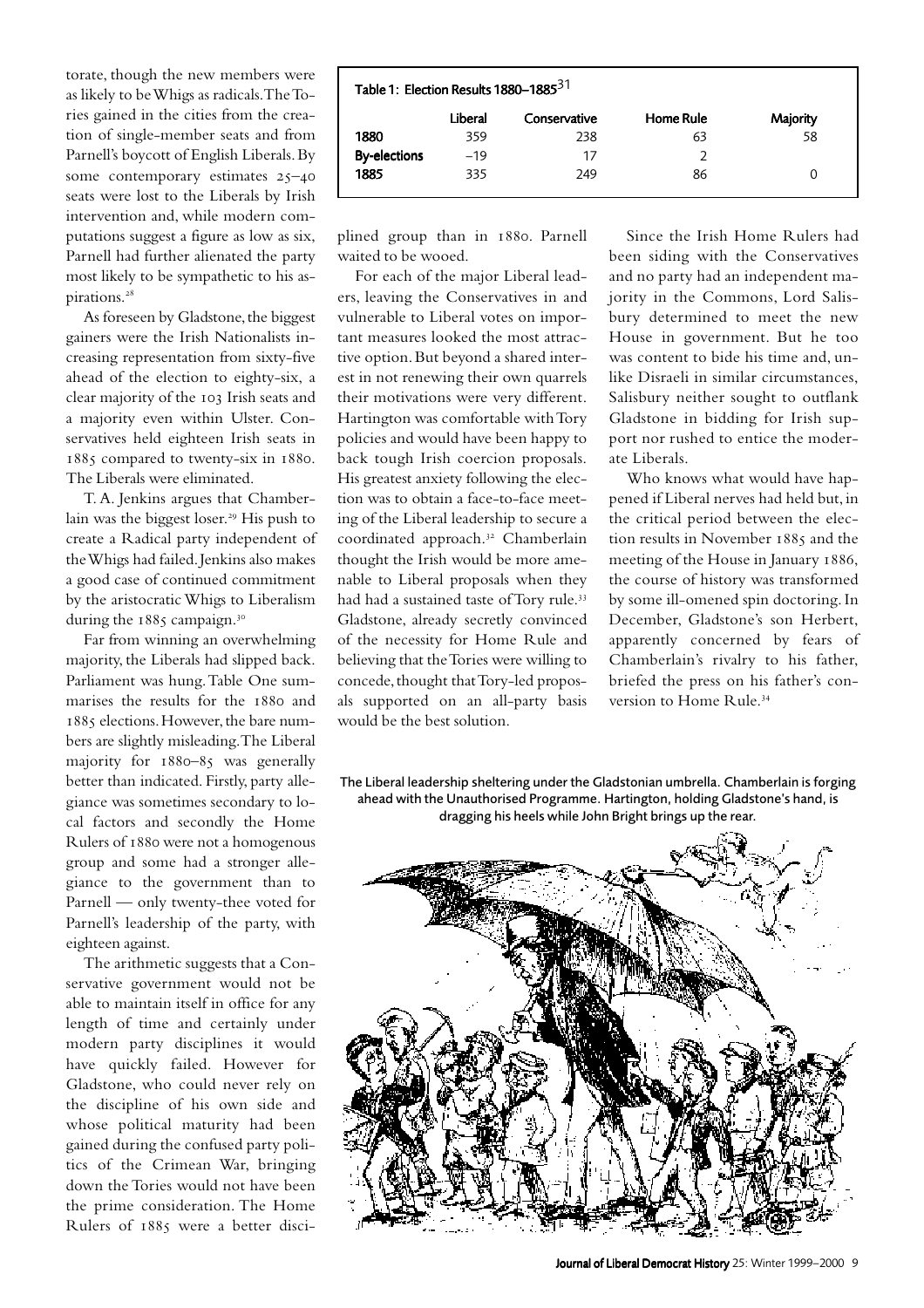

CALLING THEM HOME.

Chamberlain and Hartington resisting the summons of Gladstone at the end of the 1885 election campaign.

#### 'Men like these will lead, not school us'

Despite its crucial importance, Ireland had not played a dominant part in the election where on the Conservative side a low-key approach best preserved freedom of action and, among Liberals, the greatest debate had been between advocates and opponents of Chamberlain's Unauthorised Programme. Indeed, Gladstone's Irish policy has been described as 'a night cavalry ride around the flank of his own army'.<sup>35</sup> In defence, Shannon has highlighted Mr G's attempts to prepare his colleagues, and in particular Hartington, for what Gladstone saw as inevitable.<sup>36</sup> His oblique style left Hartington perplexed and the party in consternation when Herbert launched his 'kite'. The kite also doomed Gladstone's efforts (always likely to be futile) to persuade Salisbury, through his nephew Arthur Balfour, to adopt Home Rule.

Extraordinarily, even in January 1886. Gladstone tried to maintain the fiction of 'freedom of action' and as 'an old Parliamentary hand' intended 'to

keep my counsel'.<sup>37</sup> Hoping to exploit the Liberal divisions, the Conservatives lost the support of the Irish during the debate on the Queen's speech, by taking up coercion. In part, they were outmanoeuvred. The Liberals defeated them not on Ireland but on a 'Three Acres and a Cow' amendment put down by Chamberlain's lieutenant Jesse Collings. Gladstone formed his third government proposing 'to examine whether it is or not practicable' to introduce a 'Legislative body, to sit in Dublin'.<sup>38</sup> On this basis he was able to entice Chamberlain

into office and bought time to further his party's education.

But not all were taken in. The Whig rebellion had begun. Eighteen Liberals voted against Collings' motion and a further forty-nine abstained or were absent without a pair. Two Independent Liberals also abstained. This was a substantial proportion of the margin of Liberals over the Conservatives. Sixteen of the eighteen who voted against, and both the Independent Liberals, subsequently also voted against Home Rule and stood as Liberal Unionists. This group was predominantly from the moderate end of the party. Twnety-four of the abstainers and two who were paired were also Home Rule rebels. Of the previous Liberal cabinet, not only Hartington but Lord Selborne, Lord Derby, Lord Northbrook (from among the moderates) and Bright (from the radical wing) declined to serve.

Pledged to oppose Home Rule himself, Hartington at least was initially willing to stand on the sidelines while the government tried its experiment. A success for Gladstone would open the way for his retirement and a reversion of the leadership to Hartington. Failure would give Hartington the chance to initiate or support a policy more to his own liking.

By March the 'enquiry' had turned into proposals for draft legislation on Home Rule and a land purchase scheme. Gladstone's penchant for bold leadership had reasserted itself. At this point Chamberlain and Trevelyan resigned from the cabinet and the road to the split was open. Gladstone had hoped that a 'slow fermentation in many minds, working towards the final product'<sup>39</sup> would convince his colleagues of his policy and it can be argued that for the bulk of the party it worked. There was little enthusiasm for Home Rule<sup>40</sup> but, for most, a grudging acceptance of Gladstone's proposals and a willingness to trust the old leader were sufficient.

For Chamberlain it was inadequate. His presence in the government had maintained his status in the party and he had hoped either to convince the government to return to his scheme of extensive but purely local government for Ireland or to promote land purchase as an alternative, not a supplement, to Home Rule. In this he had failed.

#### 'In their ranks, spread wild distraction'

The revelation of Gladstone's plans opened a vigorous debate. On April the first reading debate of the Home Rule bill began and, unusually by modern standards, was spread over four days. Within the Liberal Party, the opponents of Home Rule began conspicuously to organise their resistance. Nevertheless, the period up to the second reading in the middle of May (deliberately?) provided the opportunity for negotiations and compromise as the scale of the potential rebellion became known.

From the beginning, Hartington set his heart against the bill, speaking in the first reading debate on 9 April. On 14 April, he shared a platform with Salisbury at the Opera House, Haymarket, with Peter Rylands to represent the radicals. The meeting was chaired by Lord Cowper, a former Liberal Lord Lieutenant of Ireland and attended by three other Liberal peers and fourteen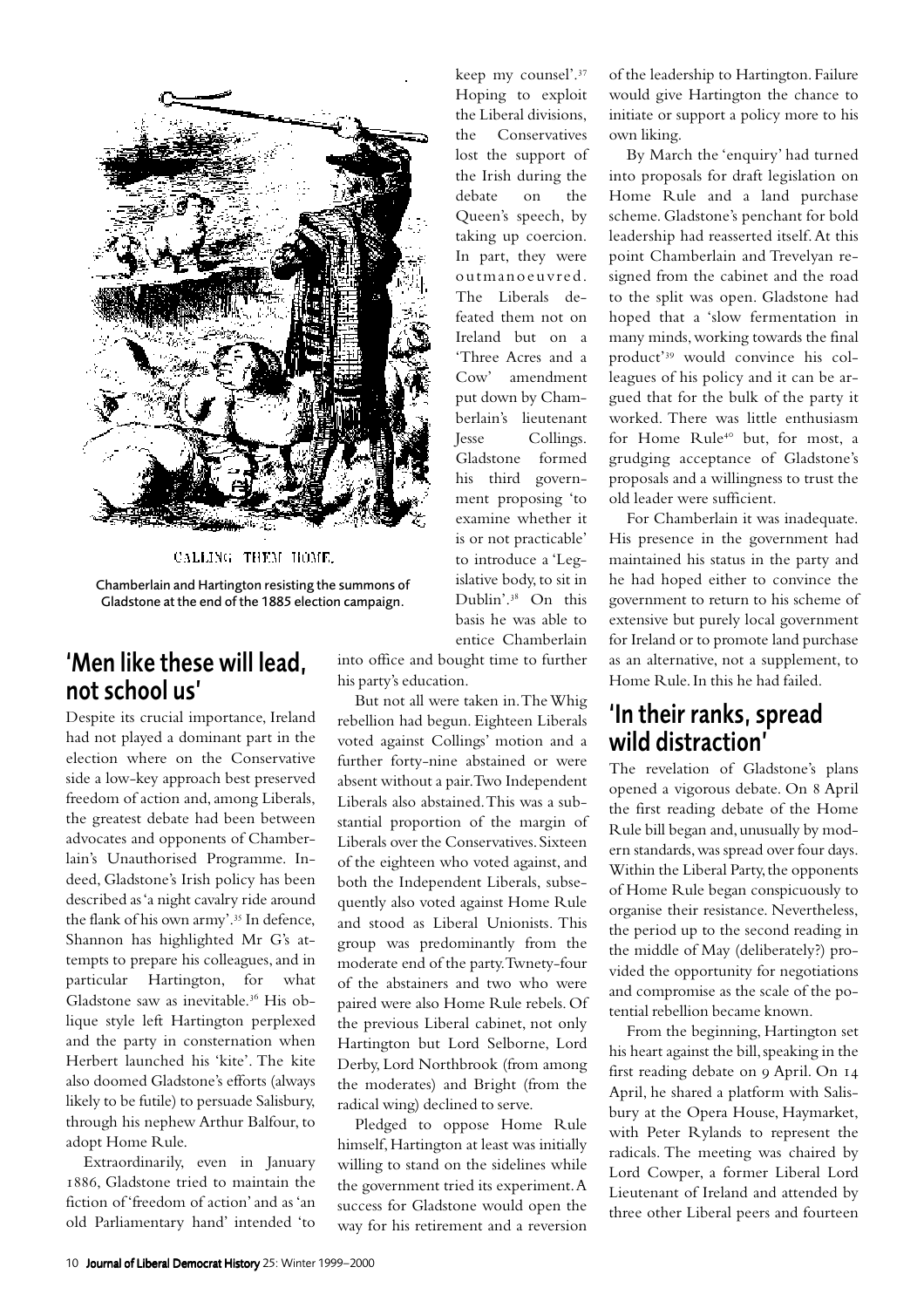dissenting Liberal MPs in addition to a selection of Tory luminaries. Three other Liberal peers and three MPs sent apologies.<sup>41</sup> Hartington's boats were burnt but joint meetings were too great a novelty for grassroots Liberals and there was no repeat. A meeting of dissident Liberal peers was held in Lord Derby's house on 15 April attended by , with letters of support from a further 16. There was a steady stream of Whig resignations from Household appointments.

On 22 April the Liberal Unionists proved they meant business by establishing that sine qua non of British politics a 'Committee'. In addition, an office was set up, at Spring Gardens, to form, as George Goschen put it to Lord Wolmer, 'a centre whence information can be given, and whither news can be carried.' Hartington entrusted the organisation to three young Whig MPs, H. R. Brand (the son of the Speaker), Craig Sellar and Albert Grey.

The radical wing of the unionists, hesitated as to an appropriate strategy. The seizure of control of the National Liberal Federation by Gladstonian activists on 5 May must have acted as warning of the strength of grass roots opinion. Labouchere, a loyalist radical MP, an inveterate gossip and deal broker, appointed himself intermediary between Chamberlain and the government. Chamberlain cleverly focused the debate on retaining Irish members at Westminster, an ancestor of the West Lothian question. Cleverly, because the presence of the Irish MPs at Westminster was the key symbol of Imperial unity and more cynically, getting rid of the Irish members and their obstructive tactics was possibly the most attractive feature of the whole bill to uncommitted Liberals. A concession to Chamberlain would probably have alienated as many as it reconciled. Nevertheless, at one time, it was believed that Gladstone would make sufficient concessions to prevent Chamberlain's group slipping into opposition. Gladstone opened the second reading debate on 10 May. It is generally agreed that this speech did not match the standards either of his first reading contribution or the June winding-up speech but more impor-

tantly, the moment came and went without the concessions Chamberlain had expected. Why?

Gladstone remained optimistic throughout the process. In mid-April he was described by Hamilton as 'full of confidence and determination', arguing that 'if the bill is carried by a small majority (say twenty), he will consider it a defeat.'<sup>43</sup> Did this optimism influence Gladstone's judgement? It is more likely, he recognised that concessions to Chamberlain would be 'treated as an acknowledgement of his superior

greatness & wisdom, & as fresh point of departure accordingly'. Most prob-

able of all, as Herbert reported to Labouchere, it was 'because father had not sufficiently mastered the difficulties which presented themselves to his mind.'Where Gladstone did not want to make progress, none doubted his ability to find difficulties in the detail.

For Chamberlain this was the final straw. 'The attempt at a compromise having come to an end under circumstances which almost amounted to a breach of faith',<sup>46</sup> he set about consolidating the opposition among his own supporters. On 12 May a meeting was held at 40 Prince's Gardens, Chamberlain's South Kensington home, attended by fifty to sixty MPs, plus ten letters of sympathy, out of sixty to seventy invited.

Two days later Lord Hartington arranged a meeting at Devonshire House with sixty-four MPs present and nine letters of regret. This demonstrated the growing collusion between the two unionist wings as Chamberlain attended with eighteen of those from his own meeting and spoke. The extensive and prestigiously Whig, Liberal Unionist Committee was unveiled on 23 May, featuring twenty-five peers, including five dukes, and twenty-eight MPs.

The proceedings and attendees at these caucus meetings were openly reported in the newspapers and the government can have had no illusions as to

'Never, never, never'.

the scale of opposition to the bill. Following the meeting at Dev-

onshire House, *The Times* thoughtfully provided a list not only of those attending the 'private' meeting but also further lists of those declared and probable opponents of the government's bills. According to this report there were 122 likely opponents, 180 supporters and thirty Liberals undeclared.

Gladstone was never an enthusiast for party meetings and it is a measure of the government's desperation that he was persuaded to address a meeting at the Foreign Office on 27 May. The invitation was extended to those 'in favour of the establishment of a legislative body in Dublin for the management of affairs specifically and exclusively  $Irish<sup>48</sup>$  — discouraging to hard-line opponents but flexible to waverers. responded. The conciliatory tone, effectively killing land reform while keeping

Chamberlain gains the backing of his local, Birmingham, party to butcher Gladstone's Irish bills.



Journal of Liberal Democrat History 25: Winter 1999–2000 11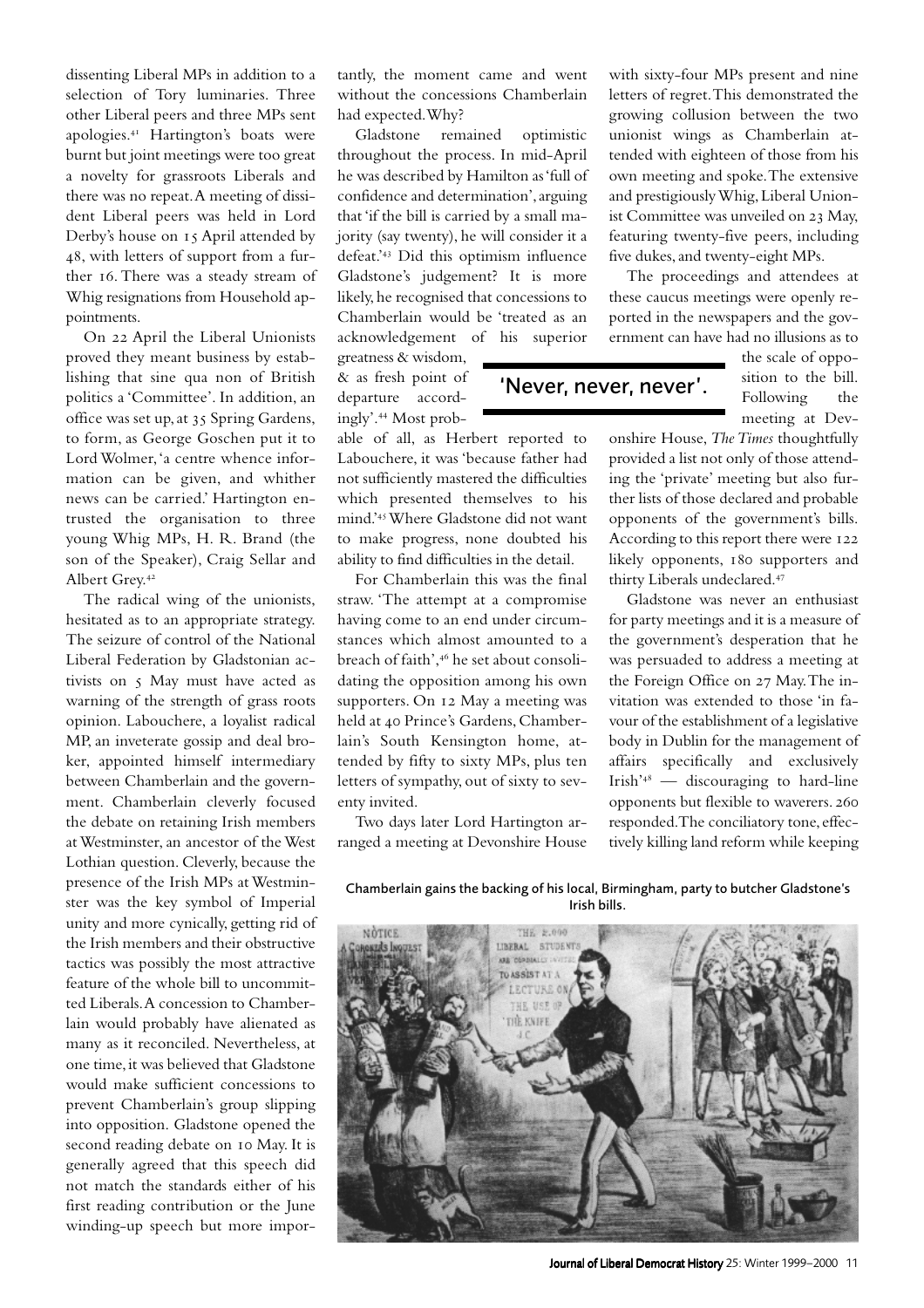the door open to Irish representation at Westminster, and the offer to recast the bill after a second reading vote of principle won over some of the doubters. Two days later, in a moment of

Thatcherite vehemence, the game was lost. Baited across the chamber by Michael Hicks Beach and Lord Randolph

Churchill that in order to stay in office the government would 'reconstruct' the Home Rule bill, Gladstone responded: 'Never, never, never'.

Chamberlain called another meeting of his supporters on 31 May in Committee Room 15 of the House where he put the choice of walking out or voting against. He then read a letter from John Bright, announcing the old radical leader's decision to vote against, though apparently advocating others to abstain and ward off dissolution. Bright's action spoke louder than his words. Only three of the fifty-five present were willing to support the bill, thirteen voted for abstention and thirty-nine to oppose. No further talks or pleas prevailed.

#### 'Every man in combat straining'

The cabinet met the day after the defeat and resolved to ask the Queen to dissolve parliament. An election was called for July. This decision was reached quickly and with little dissent within the government. Historians have passed by equally speedily. Yet it should be considered the most damaging development to Liberal unity in the whole dispute. Each of the previous Liberal governments, in  $1866$ ,  $1874$  and  $1885$ , had been ended by internal rebellion but in each case time was bought for the hard feelings to soften, for new rallying calls to be found. On these earlier occasions Liberals were not called to fight Liberals.

Characteristically, Gladstone's case in cabinet was based on precedent and constitutional propriety but it is equally clear that it had a strong political base. What were his alternatives?

• Staying in office after such a major

defeat, simply abandoning the policy, could not be reconciled with any Victorian sense of honour.

• Retirement to allow the reformation of a Liberal government under

'All the world over I will back the masses against the classes.'

Hartington would have appealed to the dissidents. Before the event, it was the outcome they imagined. But it was not in keep-

ing with the fighting character displayed by Gladstone throughout his career.

- Resignation would have bought time. The Tories, even if backed by the dissidents, would need time to establish a minority government and formulate a policy before calling an election. If the Conservatives could not form a government, Gladstone would have bought time and demonstrated that there was no alternative.
- An immediate dissolution would test the public popularity of Home Rule and optimisti
	- cally drive the dissidents into the wilderness.

Clear evidence exists that the alternatives were canvassed. On April, Hamilton records a conversation with Lord Roseber y, Gladstone's eventual successor, 'He would much prefer Mr G's resigning. A dissolution would split the Liberal Party into *smither*eens.' On 19 May, Gladstone met with the Chief Whip, Arnold Morley, and Francis Schnadhorst, the chief agent and 'arch-wirepuller'. Schnadhorst was asked directly: 'dissolution or no dis-

solution?' 'He had no doubt that an immediate appeal, attended as it might be with risks, was preferable to any appearance of "showing the white-feather" ... The Tories might gain more seats than they would lose … but Mr G would come back at any rate with a more united party of his own.'<sup>52</sup> This argument gelled well with Gladstone's own thoughts as expressed in a letter to Sir Joseph Pease a few days earlier: '… the body of the nation, so far as we can judge, has hailed our imperfect efforts with enthusiasm.'<sup>53</sup> Hamilton, a senior civil servant, himself put the case against dissolution and for delay, as late as 2 June, without success. Gladstone was, as Churchill declaimed a few weeks later, 'an old man in a hurry'.

The contemporary Gladstonian view of the election is summarised by Morley. 'No election was ever fought more keenly, and never did so many powerful men fling themselves with livelier activity into a great struggle … Mr Gladstone's plume waved in every part of the field … The incomparable

One of the key factors behind the break up of the party in 1886 was Gladstone's reluctance to retire.



"RETIRE!—WHAT DO <u>YOU</u> THINK?"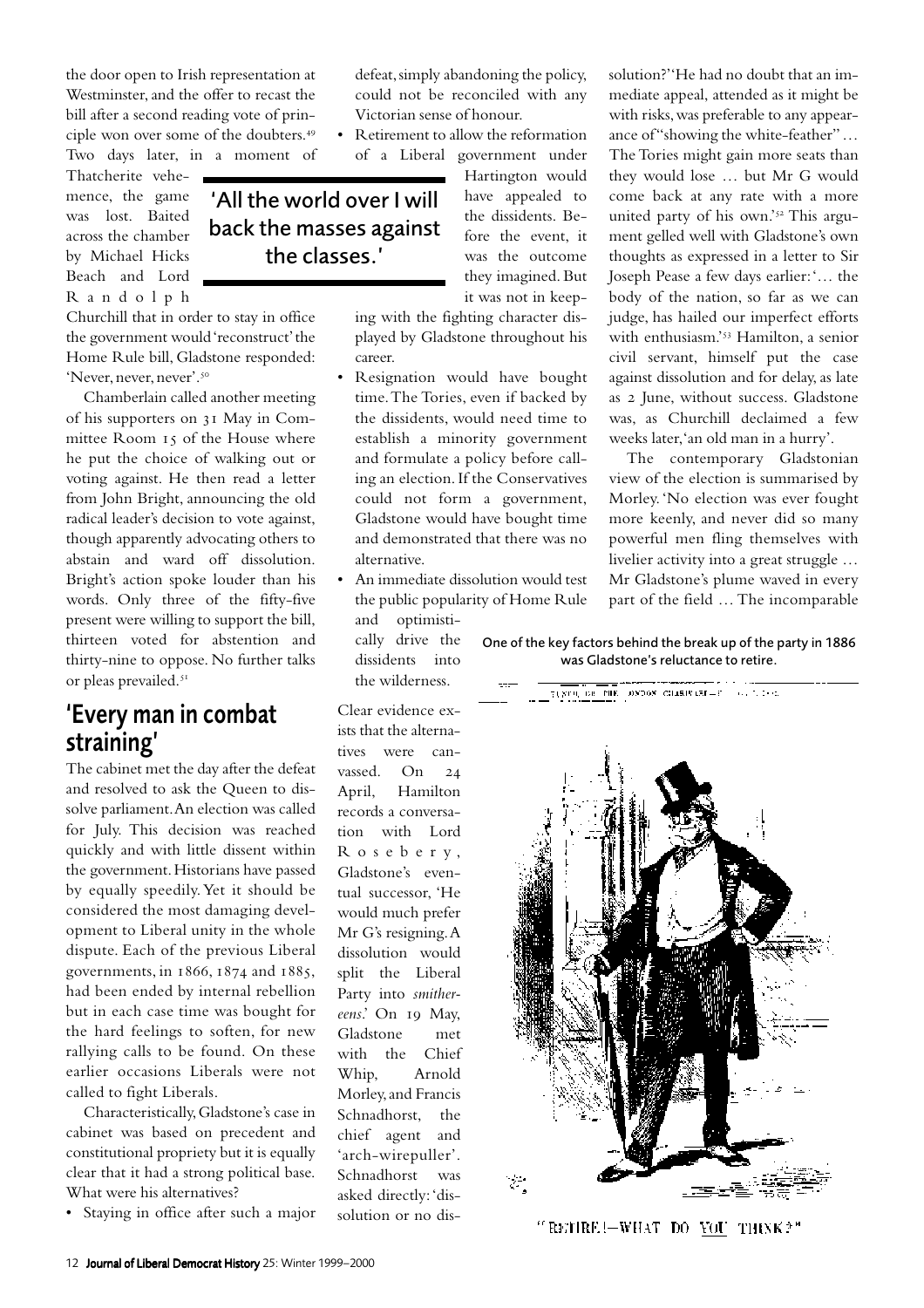| Table 2: Election Results 1886 <sup>58</sup> |              |                            |                        |                  |  |  |  |  |
|----------------------------------------------|--------------|----------------------------|------------------------|------------------|--|--|--|--|
|                                              | Conservative | Liberal<br><b>Unionist</b> | Gladstonian<br>Liberal | <b>Home Rule</b> |  |  |  |  |
| At the dissolution                           | 251          | 101                        | 232                    | 86               |  |  |  |  |
| <b>July 1886</b>                             | 317          | 77                         | 191                    | 85               |  |  |  |  |
| Gains/Losses                                 | 66           | $-24$                      | $-41$                  | $-1$             |  |  |  |  |

effort was in vain. The sons of Zeruiah were too hard for him, and England was unconvinced.'<sup>54</sup> Although unopposed, Gladstone carried out the by now traditional oratorical assault on Mid-Lothian. But he extended his speechmaking to Glasgow, Manchester and Liverpool (where he declared 'all the world over I will back the masses against the classes', earning the Queen's rebuke). He stood for Leith as well as Mid-Lothian to drive out W. Jacks, a dissident who had recanted but turned coat a third time.<sup>55</sup> However, this frantic activity by a seventy-six year-old leader and his opponents was not matched by the same dedication in the constituencies,  $219$  out of the  $670$ were uncontested compared to thirtynine in  $1885.^{56}$ 

Preparations on the other side had begun early. In March, Salisbury and Hartington had opened talks, with parallel discussions between Chamberlain and Churchill, and by early April had agreed an electoral pact. Tories would not stand against incumbent Liberal Unionists in exchange for encouragement for Liberal Unionist supporters to vote Conservative elsewhere. With considerable effort by the Tory whips against the natural inclination of local Conservative associations, the deal held. Only three Liberal Unionists faced a Tory opponent, including Salisbury's son-in-law Lord Wolmer, though as many as eight others stood down in the face of Conservative hostility.<sup>57</sup> A Radical Unionist Association was formed on 17 June.

In the outcome, parliament was again hung, and while the consolation for Liberals was that even in these most adverse circumstances the Conservatives could not quite win a majority, the balance of power had shifted. The overall results of the election are shown in Table Two.

The popular vote was  $1,344,000$  for the Gladstonian Liberals, 397,000 for

the dissidents and  $1,041,000$  for the Conservatives but since the 210 uncontested seats meant that there were  $1,700,000$  fewer votes than in  $1885$  it was not a true test of electoral feeling. The uncontested seats favoured the Conservatives over Liberals by about 2:1 though only one seat, Lincolnshire-East Lindsey, changed hands by this method. The Liberal Unionists faced no contest in twenty-nine seats but it was the Irish Nationalists who faced the fewest contests.

Gladstone resigned rather than meet the new House. His ambition for one last great achievement had brought failure, a noble failure, for which Ireland continues to pay. He had also failed to obliterate the dissidents. In the Commons the loss was largely numerical. The social background of MPs was not substantially changed.<sup>59</sup>They continued to represent every type of constituency though there had been a retreat from the high water mark in the counties and Liberals would become more reliant on the Welsh and Scots who also harboured hopes of devolution. The desertion of the Whig Lords was important. The residual Liberals could only muster forty-one for the vote in the Lords on the second Home Rule bill. The loss of the peers was also felt in the wealth of the party both centrally and locally. Worse, the election had given the Liberal Party a clear leadership and purpose and had left it tantalisingly close to its ambition. The illusion that 'one more heave' would resolve the Irish conundrum was not shattered until Gladstone's retirement nearly ten years later.

#### 'And the fight be won'

The Liberal Unionists had won. They had preserved British imperial unity. But the consequence was not what they expected. Gladstone neither retired nor did the loyalist Liberals abandon his policy. Despite the narrow base of their disagreement with the majority of the party, the Unionists had been forced to establish a new electoral organisation at short notice. The dissidents had fought and survived the general election, even holding the balance of power in the Commons. This guaranteed their continued importance at Westminster.

In part their electoral survival reflected the loyalty of constituents to established members and in part the electoral pact with the Conservatives. But there are reasons to suggest they had prospects of long-term survival. Geographically, Unionists were strong in Devon, Cornwall, parts of Scotland (especially around Glasgow) and East Lancashire — areas where a more militantly Protestant tradition continued to have an influence. Chamberlain's organisational skills ensured a solid block of loyal unionist voters in the West Midlands. But as with so many defecting groups of MPs, they lacked both the organisational and ideological strength to hope to form a majority party.

With the editor's permission, the tale of this dilemma will be told in a future issue.

*Tony Little is Secretary of the Liberal Democrat History Group and a regular contributor to the Journal.*

| Table 3: Liberal Unionist Results |               |                                    |    |  |  |  |  |
|-----------------------------------|---------------|------------------------------------|----|--|--|--|--|
| The Fate of the Rebels            |               | <b>Liberal Unionist Victories</b>  |    |  |  |  |  |
| Returned unopposed                | 25            | Returned for existing seat         | 62 |  |  |  |  |
| <b>Returned in contest</b>        | 37            | Abstainers joining LUs             | 4  |  |  |  |  |
| <b>Abstainers joining LUs</b>     | 4             | New members replacing LUs          | 3  |  |  |  |  |
| <b>Beaten by Gladstonians</b>     | 12            | <b>Won from Gladstonians</b>       | 7  |  |  |  |  |
| <b>Beaten by Conservatives</b>    | $\mathcal{P}$ | <b>Won from Irish Nationalists</b> |    |  |  |  |  |
| <b>Retired</b>                    | 21            |                                    |    |  |  |  |  |
| Total                             | 101           | Total                              | 77 |  |  |  |  |